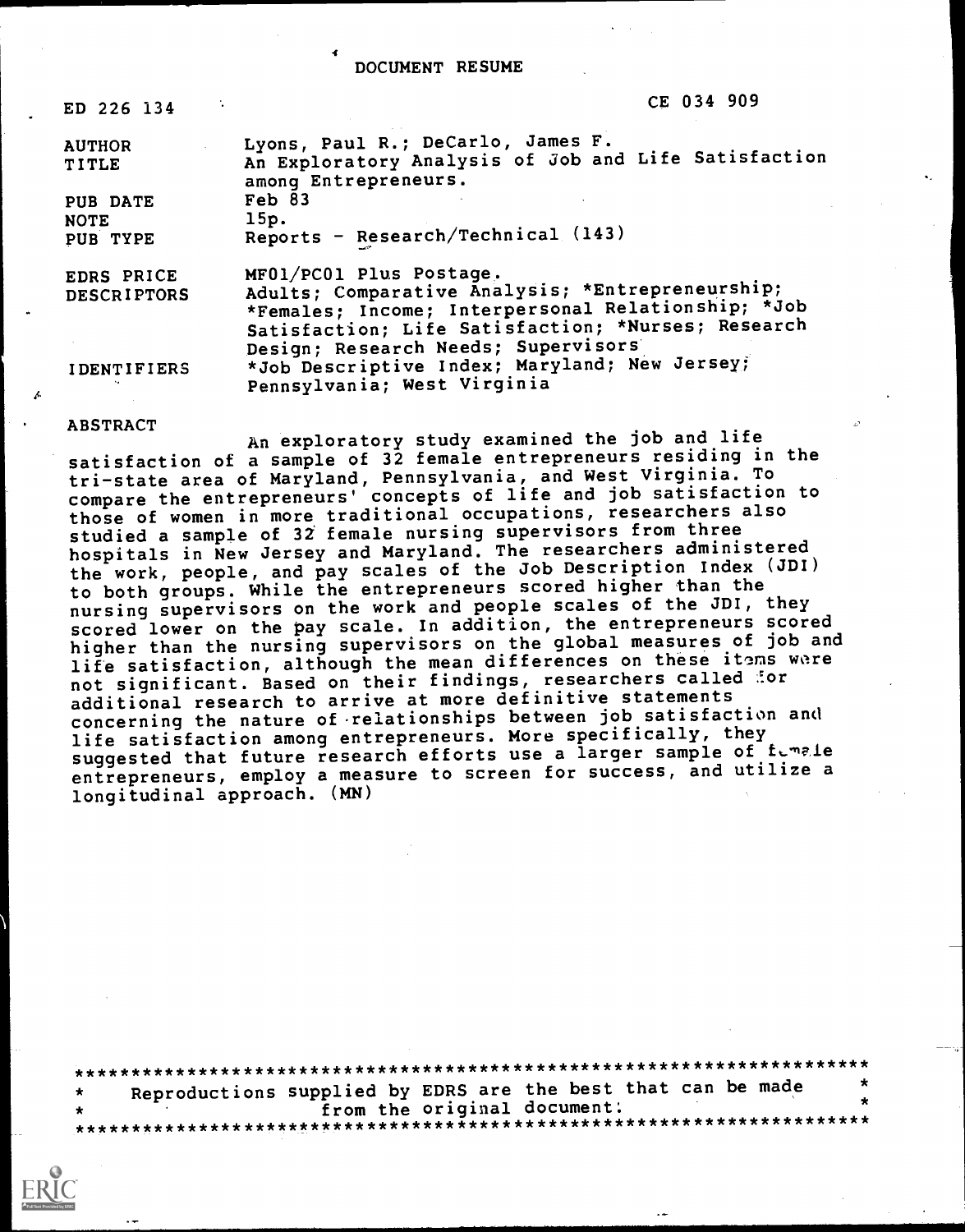## AN EXPLORATORY ANALYSIS OF JOB AND

## LIFE SATISFACTION AMONG ENTREPRENEURS

by

PAUL R. LYONS

and

JAMES F. DECARLO

of the

GRADUATE SCHOOL FROSTBURG STATE COLLEGE FROSTBURG, MARYLAND 21532

FEBRUARY, 1983

U.S. DEPARTMENT OF EDUCATION NATIONAL INSTITUTE OF EDUCATION. EDUCATIONAL RESOURCES INFORMATION

**CENTER (ERIC)** This document has been reproduced as received from the person or organization originating it.

Minor changes have been made to improve reproduction quality.

Pointsof view or opinions stated in this docu ment do not necessarily represent official NIE position or policy.

 $644403$ 

ED226134

"PERMISSION TO REPRODUCE THIS MATERIAL HAS BEEN GRANTED BY

TO THE EDUCATIONAL RESOURCES INFORMATION CENTER (ERIC)."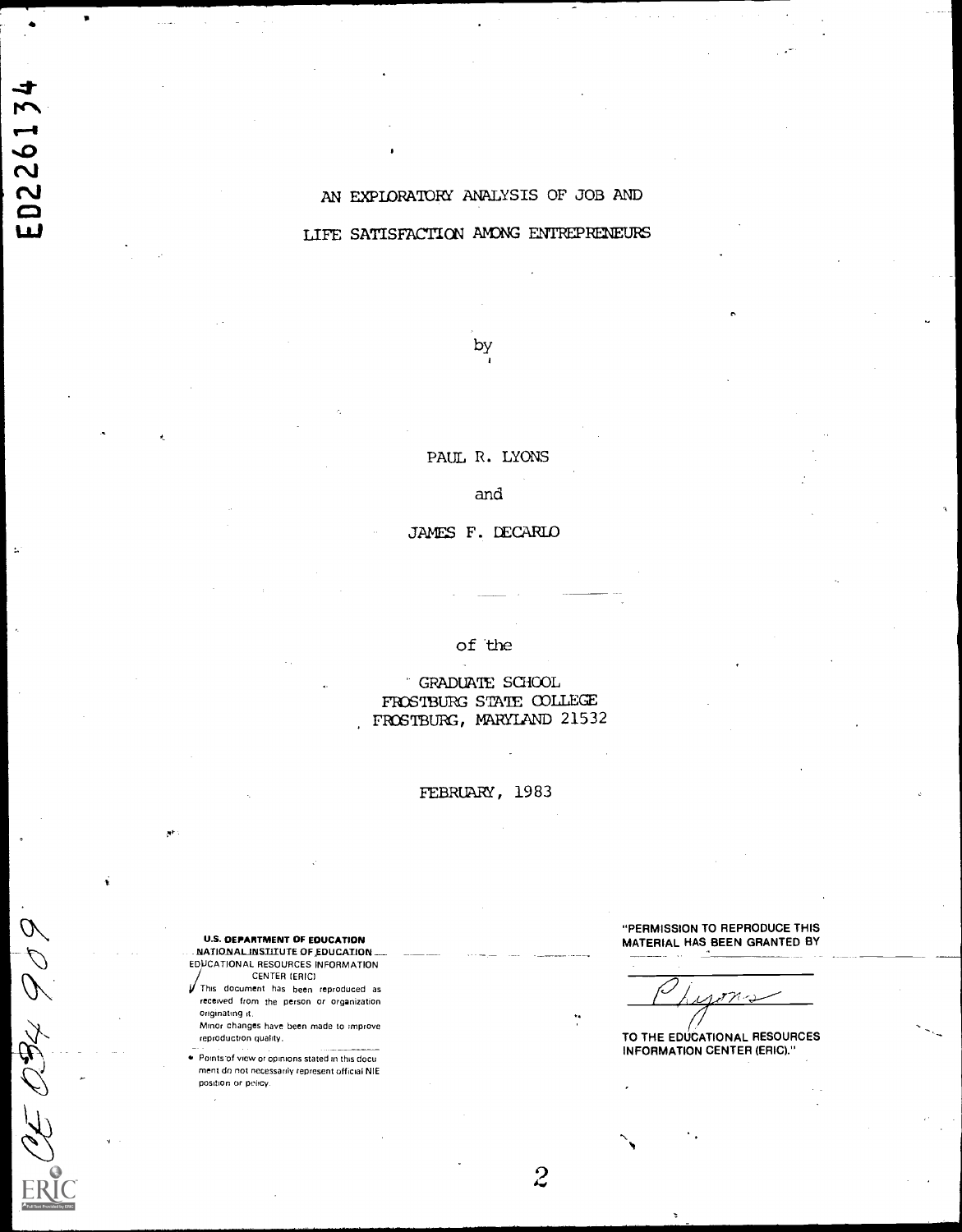# AN EXPLORATORY ANALYSIS OF JOB AND LIFE SATISFACTION AMONG ENTREPRENEURS

There has been very little inquiry into the satisfactions that entrepreneurs derive from creating a business. (Although entrepreneur is sometimes used to refer to sameone who operates a small business, it is used here in the strict sense of an individual who starts a business where none existed before.) Practically no research has been completed regarding the satisfaction the entrepreneur derives fram working in the business created, nor has much<sup>®</sup> research been reported on the life satisfaction of the entrepreneur. Until recently there was practically no research completed using samples of female entrepreneurs. (See, how= ever, DeCarlo and Lyons 1978, Demarest 1977, Schrier 1975, Schwartz 1976.) Virtually none of the research that does exist on female entrepreneurs reports on job satisfaction or life satisfaction.

Why should entrepreneurial satisfaction be of any special interest? Is there a relationship between satisfaction and success? Presently available research findings are not helpful in answering this question. While much effort has gone into trying to identify predictors of entrepreneurial potential and to isolate causes of entrepreneurial failure, no research has been directed toward the identification of a link between satisfaction and success. And, yet, it may be that identification of the intensity and the components of satisfaction over the life cycle of a business would reveal a pattern that would lead to a better understanding of the entrepreneurial personality and entrepreneurial persistence.

#### BACKGROUND

Although research concerning the job satisfaction of entrepreneurs has taken place in a few studies, the concept of job satisfaction has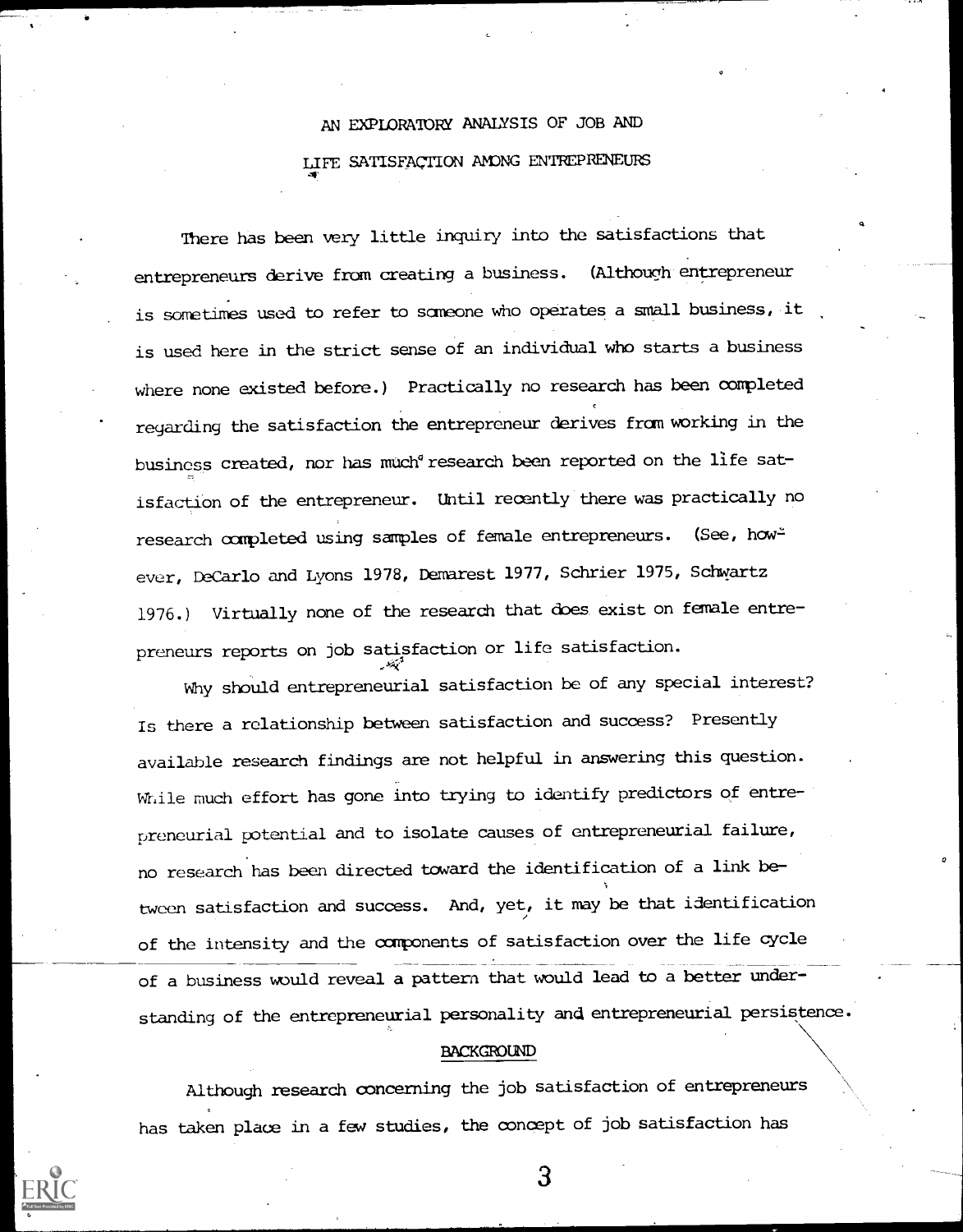'been approadhed by indirect means in most of these studies. In the thorough Study of an all-male sample of Michigan entrepreneurs, Collins, Moore, and Umwalla (1964) found that satisfaction with job was not likely among the entrepreneurs. Although no statistical measures were made of the job satisfaction of the entrepreneurs, evaluation of Thematic Apperception Tests (TAT) indicated that the entrepreneurs did not exhibit much satisfaction with the job. The entrepreneurs presented a picture of restless, seardhing individuals who derived satisfaction from the creation and establishment of a new enterprise. The creative, survival-oriented types of activities provided a measure of satisfaction, rather than the activities usually associated with organization maintenance.

In a study of 14 male entrepreneurs, Ehrenberg (1970, p. 61) found that a majority, 3, of the entrepreneurs were dissatisfied with current attainments. Even though the entrepreneurs were successful by their own admission, in terms of such indicators of success as business volume, enterprise longevity, and growth of business, they were not satisfied with current attainments. Of the six entrepreneurs who reported that they had sone satisfaction with current attainments, three reported that they were only partially satisfied and, further, they reported that they were only moderately successful.

In another investigation, Bamundo and Kopelman (1979) examined the effects of self-employment vs. non-self-employment on the job satisfaction-life satisfaction relationship. Under the assumption that being in business for one's self would tend to heighten job involvement, it was hypothesized that for self-employed individuals the correlation for job satisfaction and life satisfaction would be stronger than for those individuals who were not self-employed. The correlation of job/life satisfaction for the self-employed was .46; while for the non-self-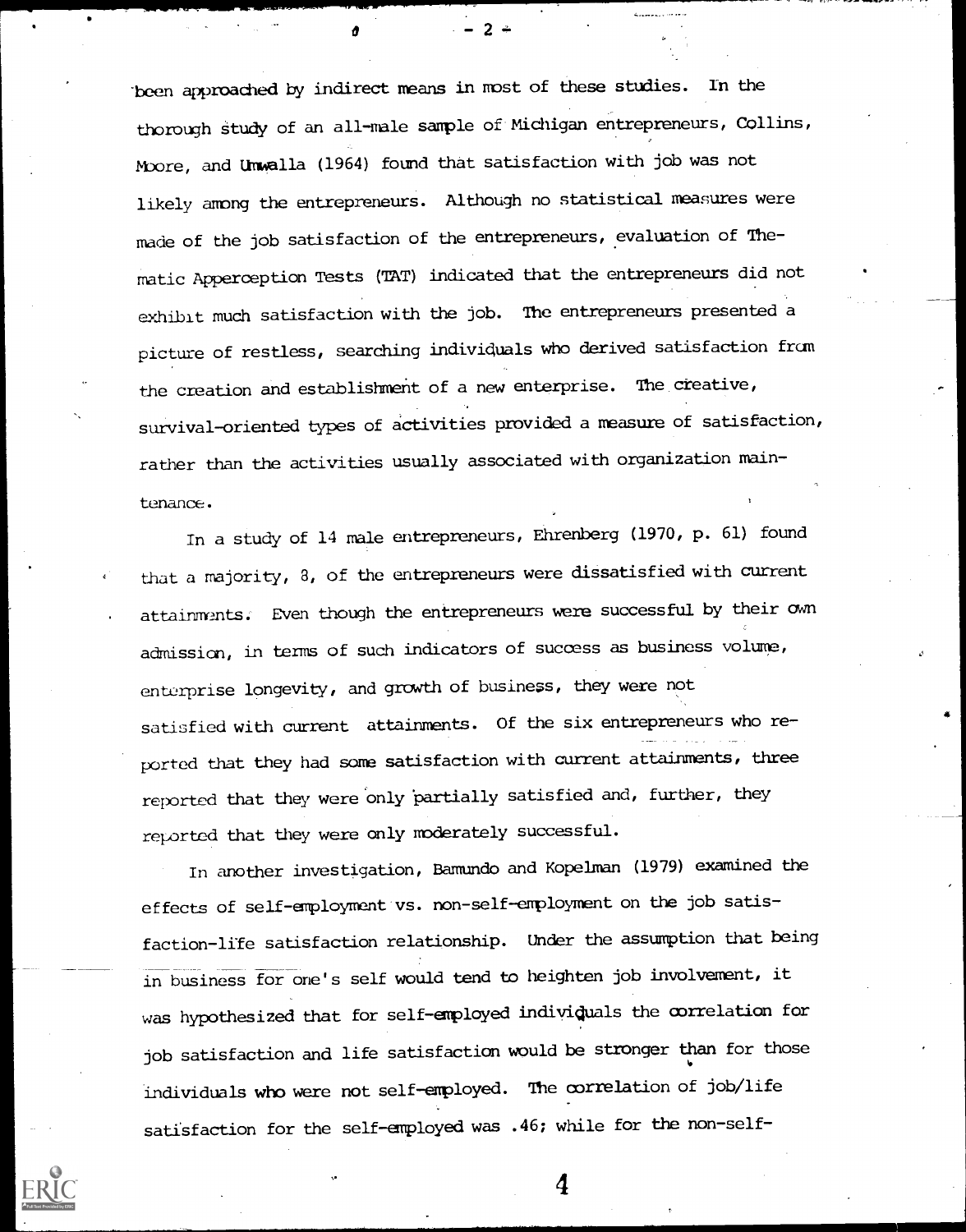employed the job/life satisfaction oorrelation was .34. The difference in the correlations was significant. Self-employed persons, however, are not precisely the same as entrepreneurs as defined herein, although  $\mathbf{r}$ it is likely that the sample of self-employed persons contained a number of individuals who would be defined as entrepreneurs.

In a study by DeCarlo and Lyons, interviews with a sample of 32 female entrepreneurs indicated that the entrepreneurs were willing to acknowledge success in terms of longevity of the business endeavor, gross receipts, and the like, and at the same time, indicated that satisfaction as a personal evaluation of self was not necessarily positive. Success in that investigation as well as in those investigations of Collins et al, and Ehrenberg was defined in terms of one or more indicator variables such as longevity of the anterprise, number of employees, and gross receipts.

As in the discussion of Bamundo and Kopelman, one might reasonably assume that job involvement of entrepreneurs would give rise to rela tively high levels of job satisfaction and life satisfaction. Of course, other assumptions could be stated; e.g. entrepreneurial tasks require high job involvement, and entrepreneurial task performance generates high levels of job satisfaction. In large-scale research of entrepreneurs such as that of Collins, et al, which examined the careers of many individuals it becomes clear that in the typical entrepreneurial career there are many opportunities for assuming leadership and responsibility, great opportunities for achievement, and opportunities for recognition. one might assume that the motivator factors identified by Herzberg (1966) exist in the entrepreneurial'environment, and in the process of creating, establishing, and maintaining a business it seems reasonable to assume that the entrepreneur would derive much satisfaction from engaging in the activities required to have a business venture succeed.

 $\overline{5}$ 

 $-3 -$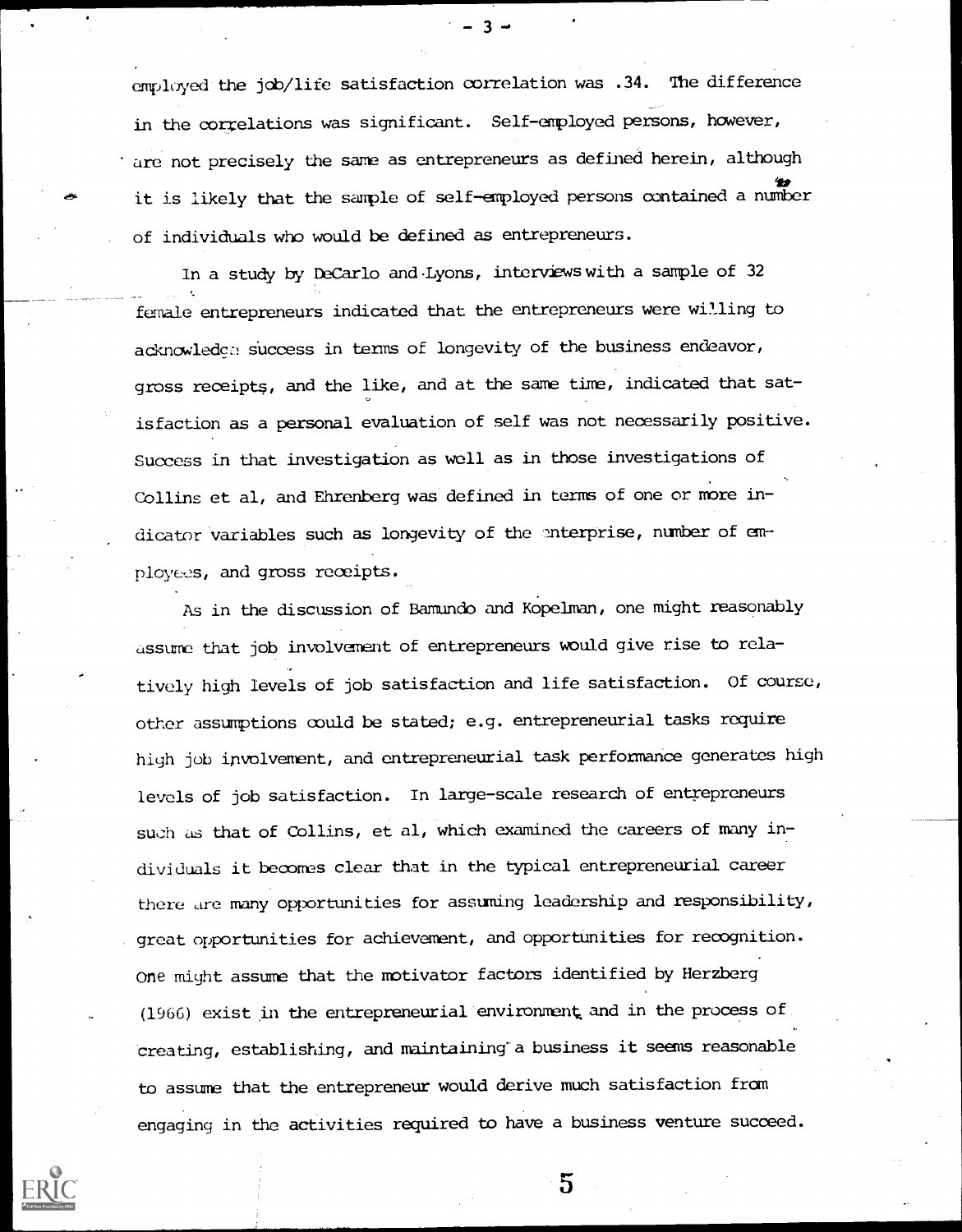The creating of a business requires activities which may generate certain kinds of satisfaction. The maintenance of a business requires activities which may not provide the same kind of satisfaction as the creative, business start-up kinds of activities.

#### **METHODOLOGY**

This investigation was to serve as a pilot study to examine the concepts of job satisfaction and life satisfaction among a sample of female entrepreneurs. Female entrepreneurs were selected for this study because recent research (DeCarlo and Lyons; Demarest) has indicated that female entrepreneurs present personal value and needs profiles which are different from those of females in general to a greater extent than male entrepreneurs are similarly discriminated from males in general. e Thirty-two female entrepreneurs agreed to participate in the study. They ranged in age from 26 to 53 years and had an average of 15.8 years of formal education. Because of the exploratory nature of this study, a criterion of success for the entrepreneurial activity was not applied in the screening of participants. The entrepreneur sample meabers resided in the tri-state area of Naryland, Pennsylvania, and West Virginia. The age of the businesses represented ranged fram one to eight years.

To compare measures of job satisfaction, a sample of thirty-two female nursing supervisors was drawn from three hospitals; two hospitals in New Jersey, and one hospital in Maryland. The nursing supervisors were matched with the entrepreneurs on both number of years of formal education and age. These supervisors were characterized as bureaucratic females as contrasted to entrepreneurial females as the supervisors are employed in an organization of three or more supervising levels, and their income is primarily in the form of wages or,salary. It was believed that the nursing supervisor represented a work environment that was clearly different fram that of the typical entrepreneur in terms of structure,

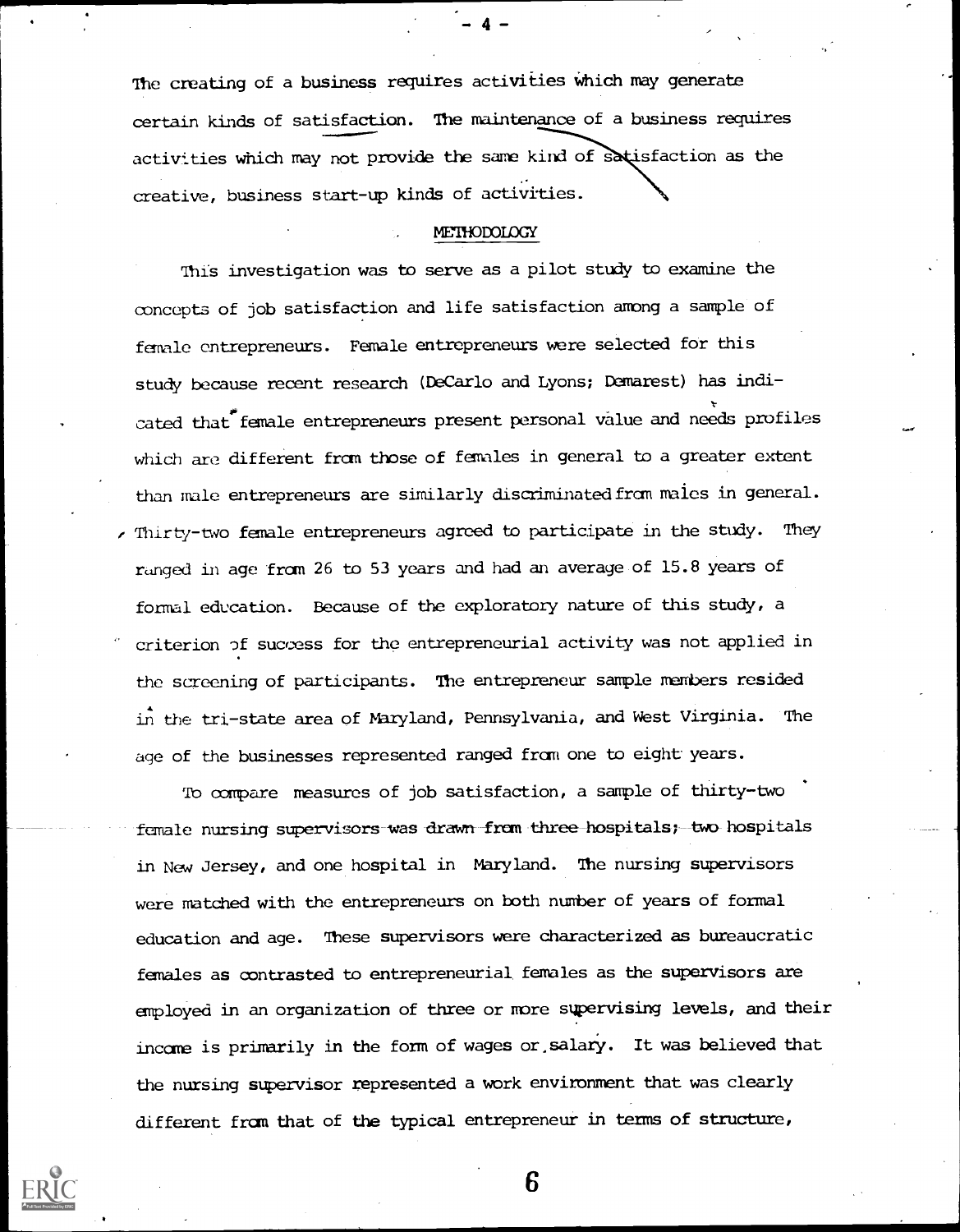organization, required job activities, and demands on personal life. This position was also felt to represent a traditional career opportunity the contract of the contract of the contract of the contract of the contract of the contract of the contract of the contract of the contract of the contract of the contract of the contract of the contract of the contract o for women and a managerial position in which women have always been overrepresented.

### **MEASURES**

The Wbrk, People, and Pay scales of the Job Description Index, JDI, (Smith, et al, 1969). were administered to the samples. The Supervision and Promotions scales were not used because they were not appropriate to self-employed status of the entrepreneurs. In addition, a global measure of general life satisfaction was administered: "In general, how satisfying do you find the way you're spending your life these days? Would you call it completely satisfying, pretty satisfying, or not very satisfying?" The Survey Research Center, Robinson and Sharer (1973), report test-rete.it reliabilities of .67 and .70, among others, and concluded that the test-retest stability of the measure was impressive. Further, a global measure of job satisfaction was administered. This measure was used in the Bamundo and Kopelman research and was taken from the Survey Research Center's "Quality of Employment survey". The following question was asked: "All in all, how satisfied would you say you are with your job? Would you say you are very satisfied, somewhat satisfied, not too satisfied, or not at all satisfied?" Bamundo and Kopelman found the measure to correlate significantly with all five JDI facet:satisfaction scores, the largest being with work satisfaction,  $(r = .43)$ . They also found that the measure was negatively related to a measure of work alientation  $(r = -.44)$  as well as to Patchen's Stress scales B and C  $(r = -.35, and r = -.33, respectively).$ 

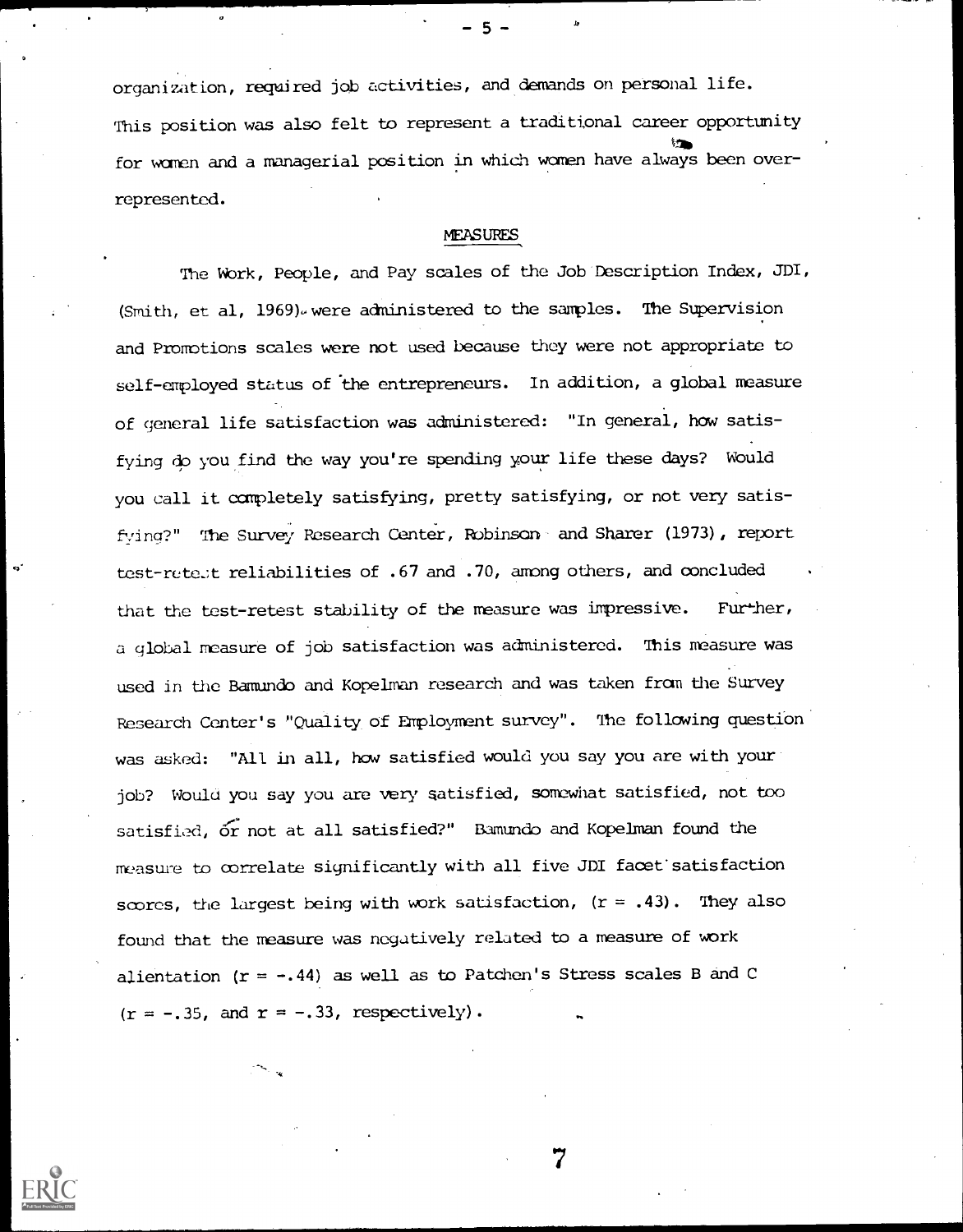#### **HYPOTHESES**

The following hypotheses were investigated:

- 1. Entrepreneurial females would demonstrate greater job satisfaction in general and on specific scales, than bureaucratic females.
- $\frac{c}{2}$ . The relationship between job satisfaction and life satisfaction would be greater for entrepreneurial females than bureaucratic females.

#### RESULTS

The female entrepreneurs scored higher than the nursing supervisors on the Work and People scales of the JDI and scored lower than the nursing supervisors on the Pay scale. The only mean difference which was found significant was that difference on the Work scale  $(p \le .01)$ . The female entrepreneurs also scored higher than the nursing supervisors on the global measures of job and life satisfaction. Mean differences on these items were ?lot statistically significant.

The results of these comparisons did not offer much support for the first hypothesis, although the difference on the Work scele may be representative of the most meaningful difference that could exist conoerning the measures employed. In all but one (pay) of the comparisons, the sample of entreprereursdemonstrated a more positive direction of satisfaction. Interestingly, in a study comparing new entrepreneurs with two groups of managers, all males, Brockhaus found that the entrepreneurs were significantly less satisfied for all JDI subscales except Pay.

In Tables 1 and 2 are found the results of the correlations of the items and scales used in the investigation. Examination' of these tables indicates that the job satisfaction item correlates highly with the Work scales of the JDI, although this correlation for the, nursing supervisor

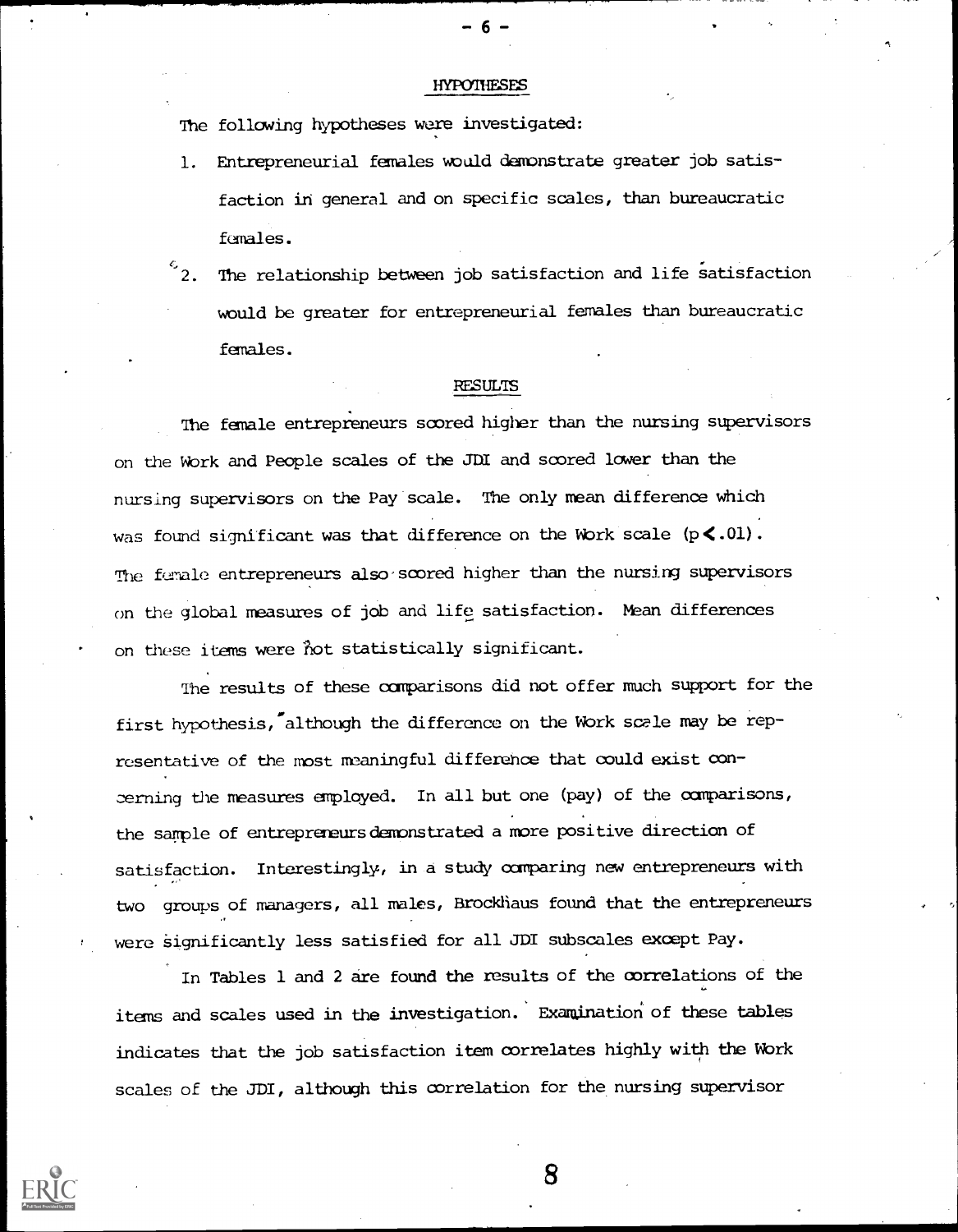sample did not reach significance. The correlations of the job satisfaction item with the scales of People and Pay were low and most of them were negative. The item on life satisfaction correlated highly and positively with the Pay scale of the JDI for the entrepreneur sample and negatively for the supervisor sample. The item correlated positively with the Work scale; all other correlations with the item were not significant.

In examining the correlations among the three scales of the JDI for each sample, the only noticeable similarity appears in the correlations between the scales of work and Pay, both being positive and significant. The relationship of the People and Work scales appears to be opposice for the samples with a negative relationship in the entrepreneur sample, and a positive relationship in the supervisor sample. The former relationsip is statistically significant. In developing the JDI (Smith, et al) with a sample of 952 individuals representing seven different organ<sup>\*</sup> i7ations, the correlations among the three scales were all positive and the lowest coefficient (Pay/Work) was .46. 1he entrepreneur sample in the current investigation presents a departure from the JDI development data as the correlations between the scales of Work and People (-. 49) and between the scales of People and Pay (-.39) are negative and significant.

The relationsip between life satisfaction and job satisfaction as represented by the responses bo the global measures was different in the two samples. for the entrepreneurs, the two measures were negatively correlated; while in the supervisor sample the measures were positively and significantly correlated. Interestingly, the job satisfaction score for each sample correlates positively with the Work scale of the JDI. The second hypothesis is not supported by these findings. The data suggest that the relationship between life satisfaction and job satisfaction for female entrepreneurs is, indeed, weak.

9



 $T =$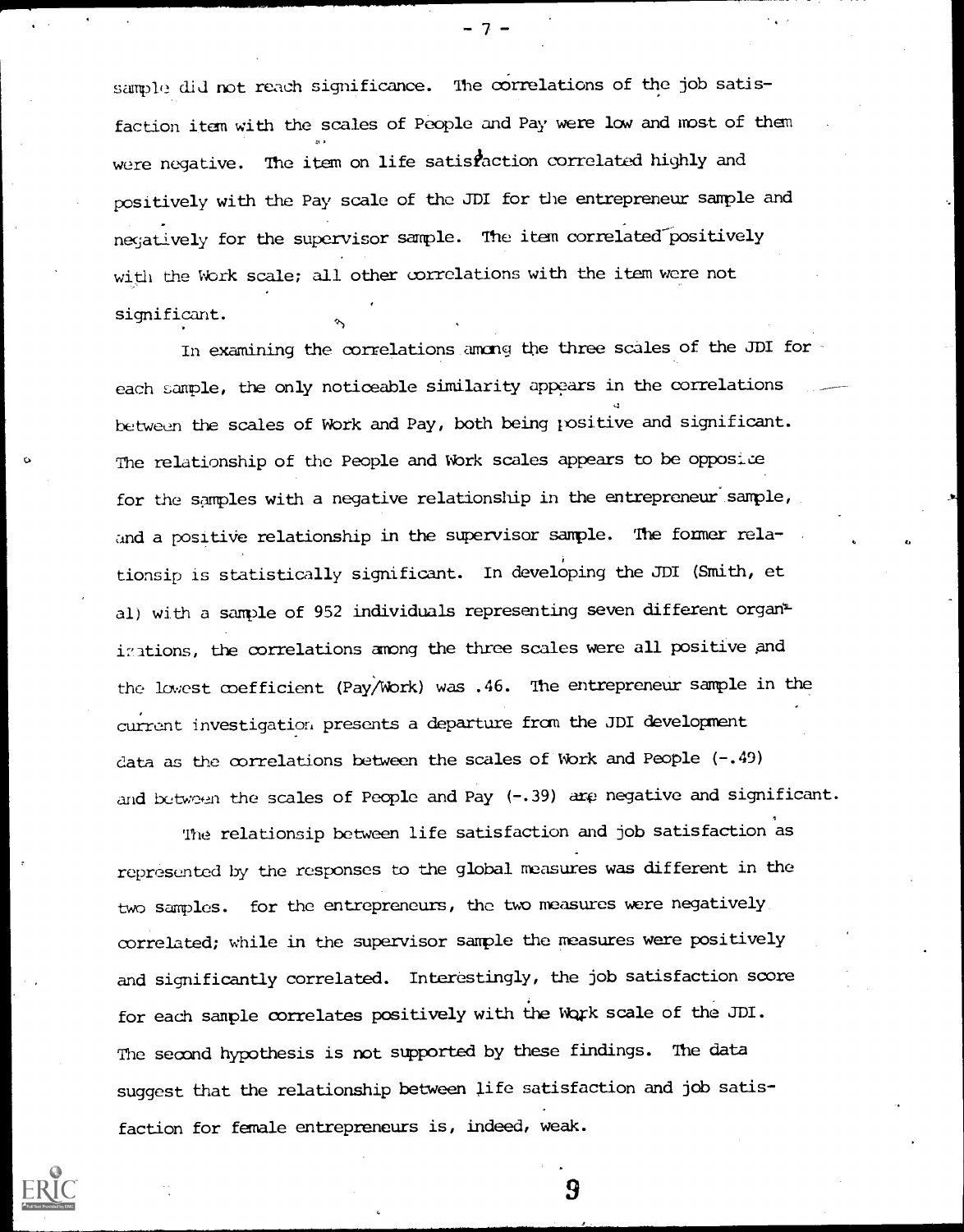### **DISCUSSION**

z.

Given the measures used in the investigation with the resultant failure of the global items and the three (Work, People, Pay) scales of the JDI, save one--Wbrk, to discrindnate between female entrepreneurs s. and nursing supervisors in terms of life or job satisfaction, the data suggest that the difference between these samples are slight, indeed.

For the entrepraneurs in the investigation, the relationship between satisfaction with life and job, in global terms, is a negative one, or at least tends to be negative. This finding is generally consisteit , with the research where some attempt was made to ascertain entrepreneur satisfaction with work performance and life in general. Typically, the entrepreneur is not satisfied with performance and usually expresses a need to want to do better.

The entrepreneurs and supervisors show a relatively high correlation between job satisfaction and Work while the Samples show a dissimilar. relationship between job satisfaction and life satisfaction. It may be that the Wbrk scale is a better estimate of overall job satisfaction than the global measure. This relationship may be further evidenced by the significance of the difference between mean. scale scores on the Work scale examined against the magnitude of the correlations of both samples'on Wbrk and job satisfaction.

In the Bamundo and Kopelman study a positive, significant relation- / ship was found between jdb and life satisfaction with self-employed persons; however, self-employed as a category includes professionals such as accountants, attorneys, physicians, psychologists, and the like, as well as those non-professionals who start new businesses. The research of DeCarlo and Lyons, Demarest, z.nd Ehrenberg pointed to the expression on the part of entrepreneurs that, while the business may be Successful according to same quantitative criterion, a personal evaluation of one's

 $-10$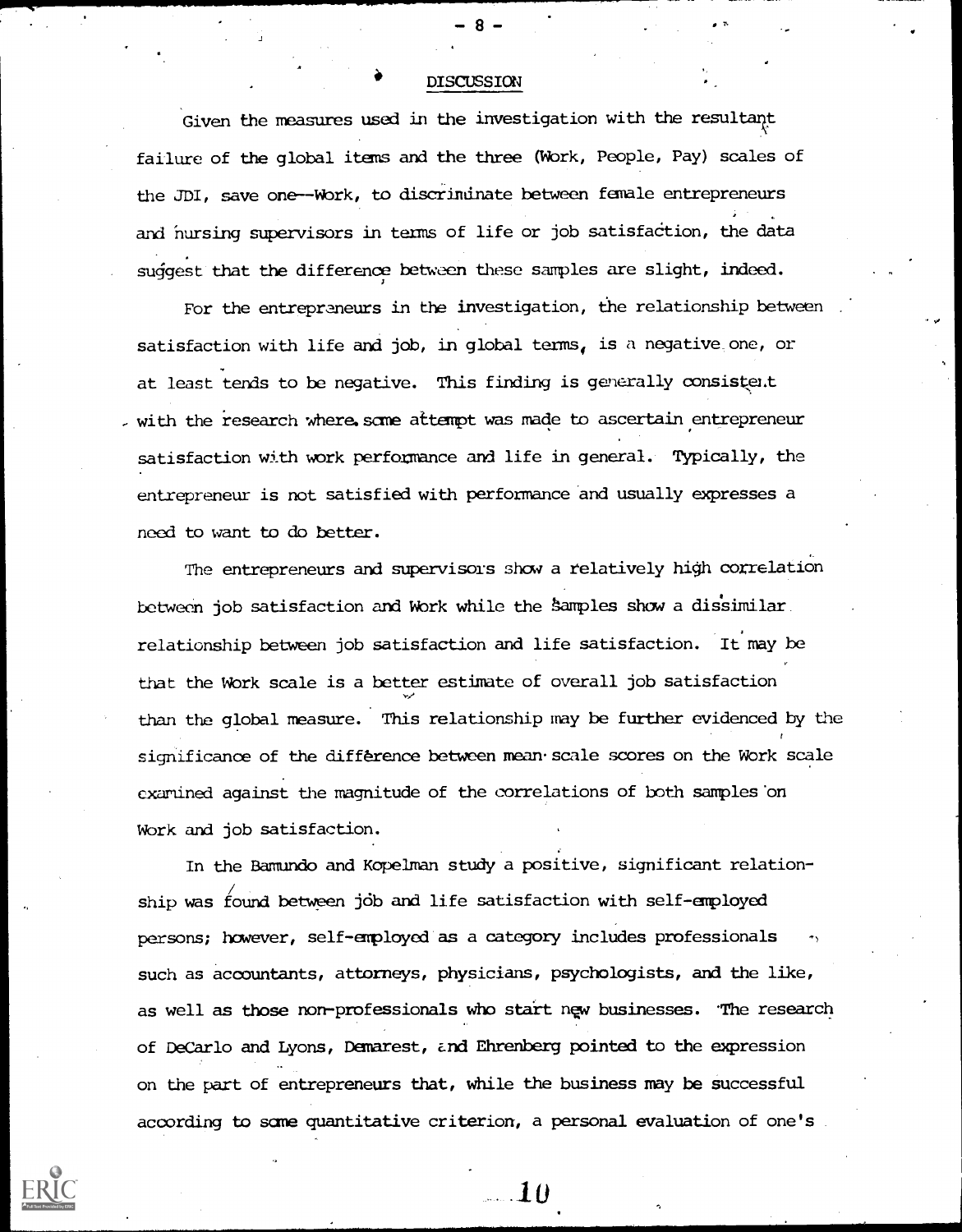success may be negative. - The present study supports these findings.

For the JDI scales the pattern.of correlations among scale scores for entrepreneurs demonstrate a greater departure fram the JDI'development sample than does the supervisor sample. The entrepreneurs as a group would normally be expected to demonstrate a different pattern of satisfactions with the job than a general sample of organization employees as much of the research on entrepreneurs has shown that the values, aspirations, and needs of entrepreneurs are quite dissimilar from employees in large and/or complex organizations.

The high correlations between life satisfaction and Pay, and Work and Pay, may provide'evidence that financial rewards are used as a key indicator of personal success for the entrepreneur. McClelland (1953) has pointed out that the entrepreneur charadterized as having a high need for achievement needs such feedback on performance and effort to tell him or her how things are going. Financial rewards provide a useful measure of performance for high achievers. For the entrepreneur sample the correlation between life satisfaction and pay demonstrates a significant relationship. The supervisor sample demonstrates a negative relationship between life satisfaction and pay. Several possibilities exist here, among which are: (1) salaries are low; (2) the supervisors believe the  $i$  pay differentials among levels of employees are slight. There is no evidence to support the contention that the entrepreneurs regard pay in a very different context than do the supervisors.

#### **CONCLUSIONS**

The data available here does not support either hypothesis. As an exploratory effort, the results point to the need for additional research to enable more definitive statements about the nature of the relationships between job satisfaction and life satisfaction among entrepreneurs. Such additional research would also be expected to identify the components of

<u>11</u>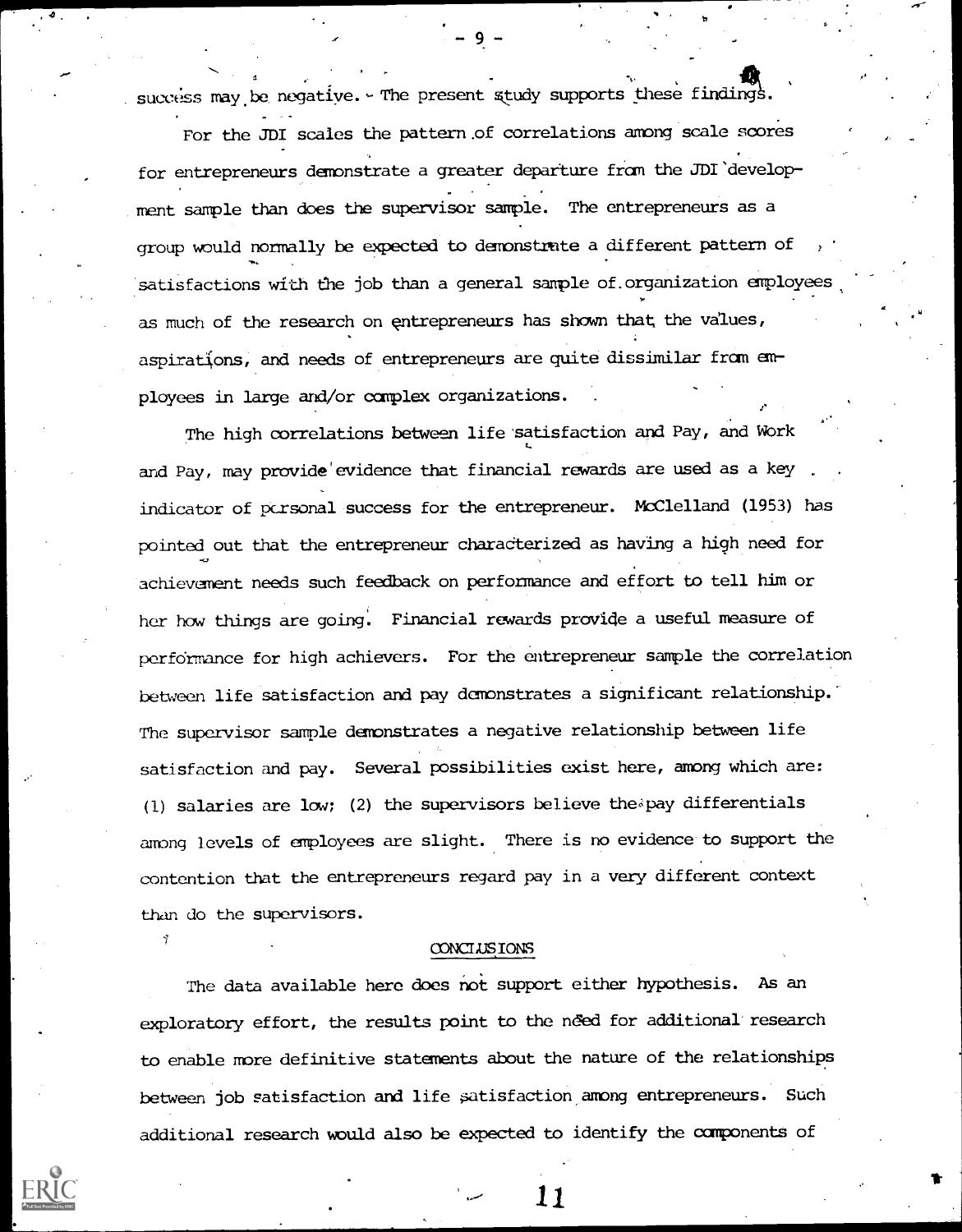job and life satisfaction among entrepreneurs.

- 200

Several specific areas for potentially fruitful research are suggested by the findings. A study utilizing a larger sample of female entrepreneurs and employing a measure to screen for success would be able to provide data on the intenpity and components of satisfaction for successful female entrepreneurs. A replication of this study with a sample of male entrepreneurs, both in general ahd with a success criteriqn applied, would yield important comparative data. Finally, a t 1,2ngitudinal study of the variations in the intensity and.components of 'satisfaction wer the life cycle of a business would be of great value in assessing the relative impact of creative activities and maintenance activities. Such a study could be conducted on a single sample at several points in time or in a sample chosen to include businesses at several points in the life cycle.

Ofb

12

- 10 -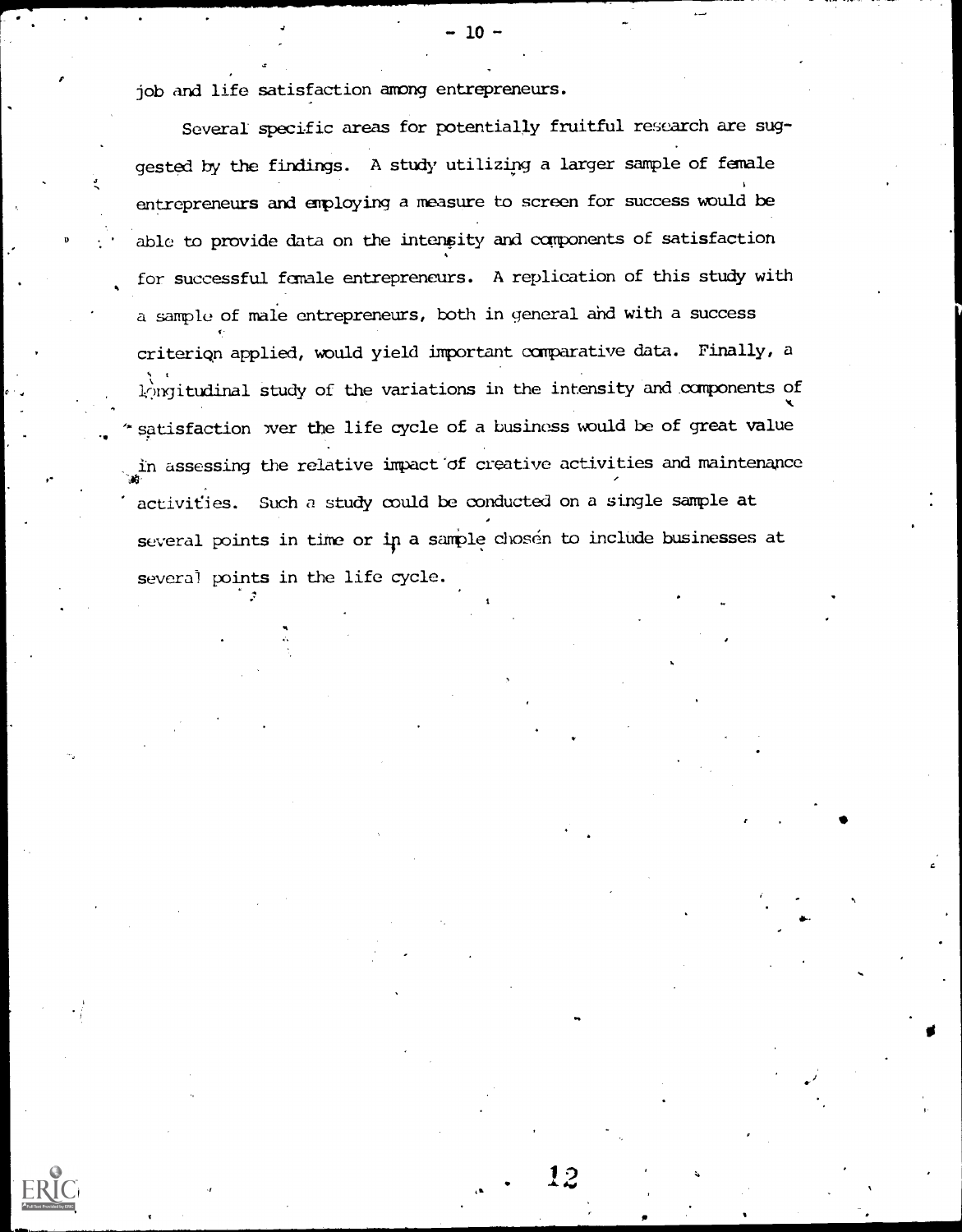Table 1

## Correlation Coefficients - Entrepreneurs

|                                             | Life Satisfaction | Work   | People  | Pay     |
|---------------------------------------------|-------------------|--------|---------|---------|
|                                             |                   |        |         |         |
| $\bullet$<br>Job Satisfaction<br>$\epsilon$ | $-.21$            | $.58*$ | $-.26$  | $-.11$  |
| Life satisfaction                           |                   | .09    | $-.27$  | $.71*$  |
| Work                                        |                   |        | $-.49*$ | $.50*$  |
| People                                      |                   |        |         | $-.39*$ |

 $N = 32$ 

\* = significant at .05

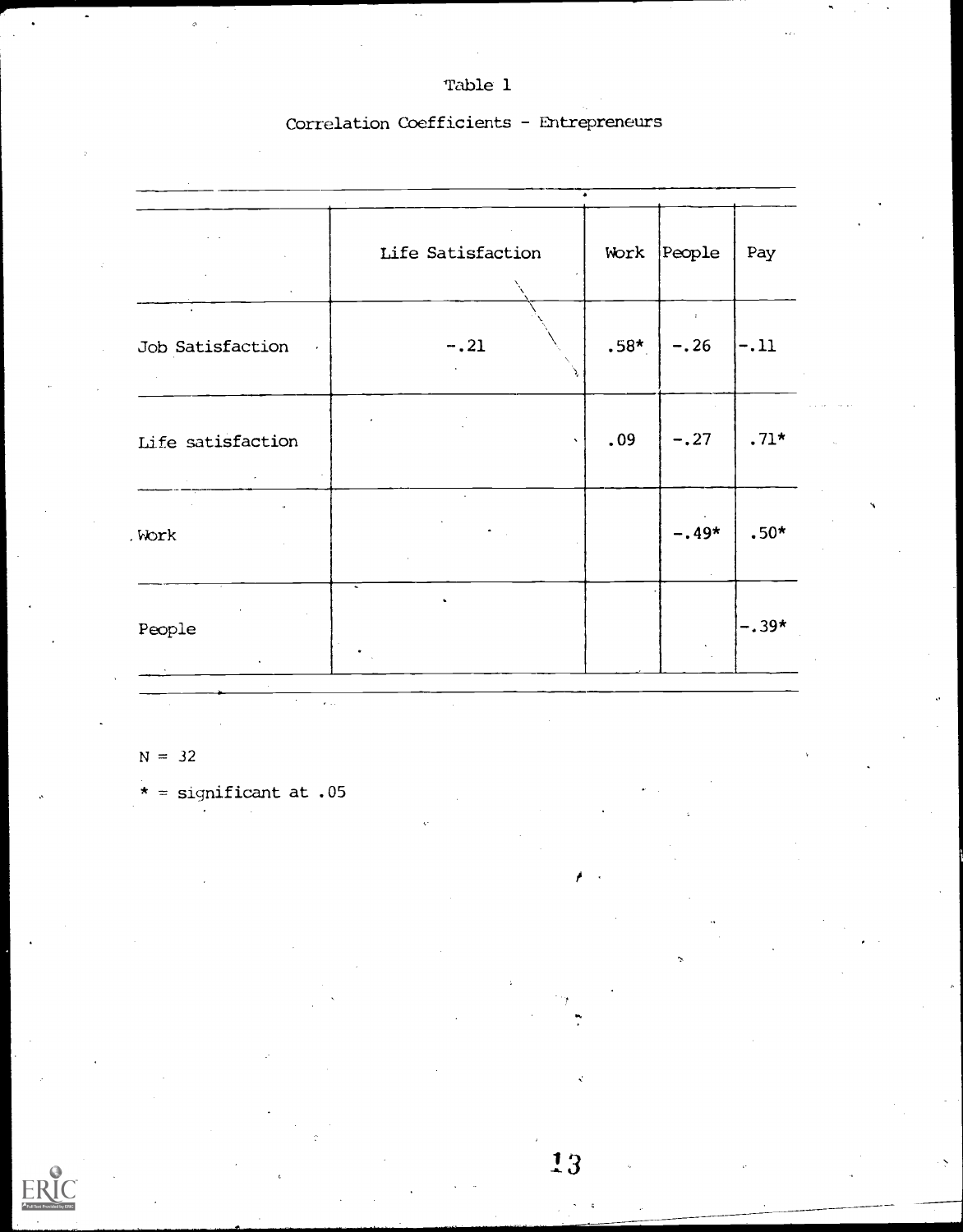## Table 2

## Correlation Coefficients - Supervisors

|                   | Life Satisfaction | Work   | People                                             | Pay    |  |
|-------------------|-------------------|--------|----------------------------------------------------|--------|--|
| Job satisfaction  | $.58*$            | .31    | .01                                                | $-.11$ |  |
| Life satisfaction |                   | $.35*$ | $\mathbf{r} = \mathbf{r} \times \mathbf{r}$<br>.12 | $-.30$ |  |
| Work              |                   |        | .33                                                | $.44*$ |  |
| People            |                   |        |                                                    | $-.09$ |  |

 $\overline{14}$ 

 $N = 32$ 

\* = significant at .05